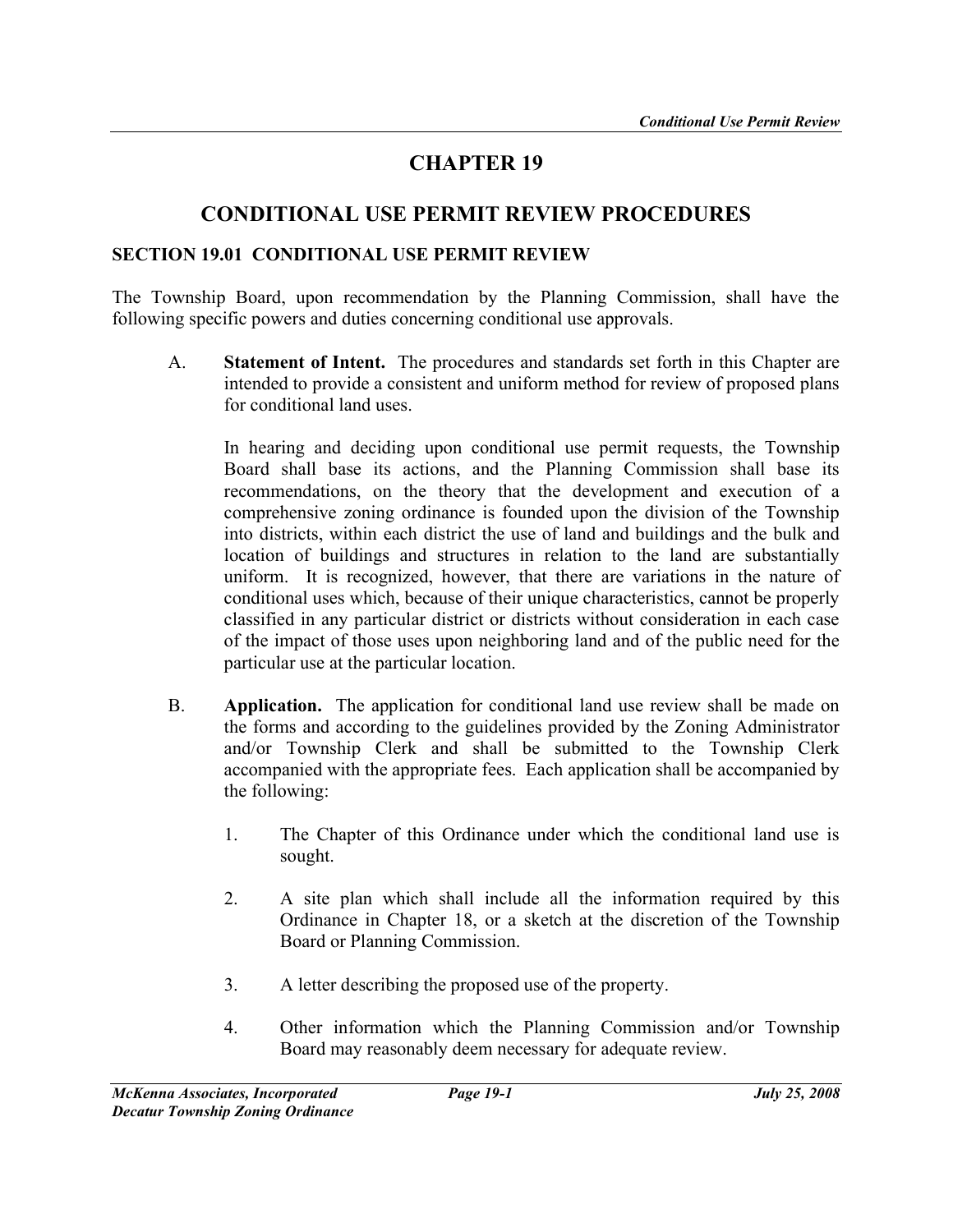The application shall be submitted by the owner having an interest in land for which the conditional land use approval is sought, or by the owner's designated agent. The applicant or a designated representative shall be present at all scheduled review meetings or consideration of the proposal may be tabled due to lack of representation.

- C. Public Hearing. Upon receipt of a complete application, site plan, and attachments, if any, the Township shall schedule a public hearing on the request. The notice shall be given in accordance with the requirements in D below.
- D. Public Notice. All applications for development approval requiring a public hearing shall comply with the Michigan Zoning Enabling Act, PA 110 of 2006 and the other provisions of this Section with regard to public notification.
	- 1. Responsibility. When the provisions of this Ordinance or the Michigan Zoning Enabling Act require that notice be published, the Township Clerk shall be responsible for preparing the content of the notice, having it published in a newspaper of general circulation in the Township and mailed or delivered as provided in this Section.
	- 2. Content. All mail, personal, and newspaper notices for public hearings shall:
		- a. Describe nature of the request. Identify the planning or zoning action being requested that requires the public hearing.
		- b. Location. Indicate the property that is the subject of the request. The notice shall include a listing of all existing street addresses within the subject property. Street addresses do not need to be created and listed if no such addresses currently exist within the property. If there are no street addresses, other means of identification may be used such as a tax parcel identification number, identifying the nearest cross street, or including a map showing the location of the property. (No street addresses are required when eleven (11) or more adjacent properties are proposed for rezoning, or when the request is for an ordinance interpretation not involving a specific property.)
		- c. When and where the request will be considered. Indicate the date, time, and place of the public hearing(s).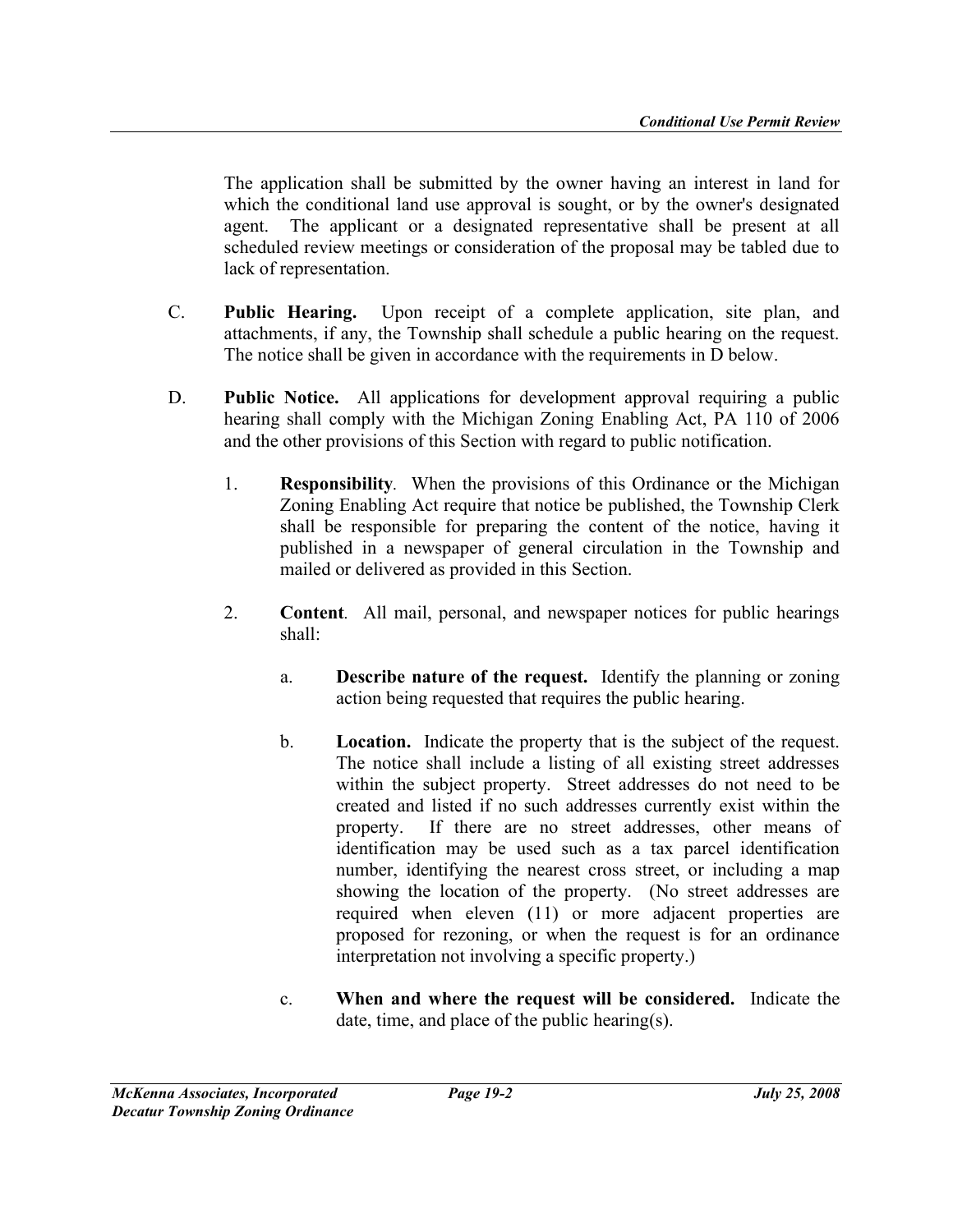- d. Written comments. Include a statement describing when and where written comments will be received concerning the request. Include a statement that the public may appear at the public hearing in person or by counsel.
- e. Handicap access. Information concerning how handicap access will be accommodated if the meeting facility is not handicap accessible shall be provided in the notice.

### 3. Personal and Mailed Notice.

- a. General. Except as otherwise provided in this Ordinance and State Law, notice shall be provided to:
	- i. The owners of property for which approval is being considered, and the applicant, if different than the owners(s) of the property.
	- ii. Except for rezoning requests involving eleven (11) or more adjacent properties or an ordinance interpretation request that does not involve a specific property; to all persons to whom real property is assessed and occupants within three hundred (300) feet of the boundary of the property subject to the request, regardless of whether the property or occupant is located within the boundaries of the Township. If the name of the occupant is not known, the term "occupant" may be used in making notification.
	- iii. All neighborhood organizations, public utility companies, railroads and other persons which have requested to receive notice pursuant to Section 19.01.D.5, Registration to Receive Notice by Mail.
- b. Notice by mail/affidavit. Notice shall be deemed mailed by its deposit in the United States mail, first class, properly addressed, postage paid. The Clerk shall prepare a list of property owners and registrants to whom notice was mailed, as well as of anyone to whom personal notice was delivered.
- 4. Timing of Notice. Unless otherwise provided in the Michigan Zoning Enabling Act, PA 110 of 2006, or this Ordinance where applicable, notice of a public hearing shall be provided for a public hearing on an application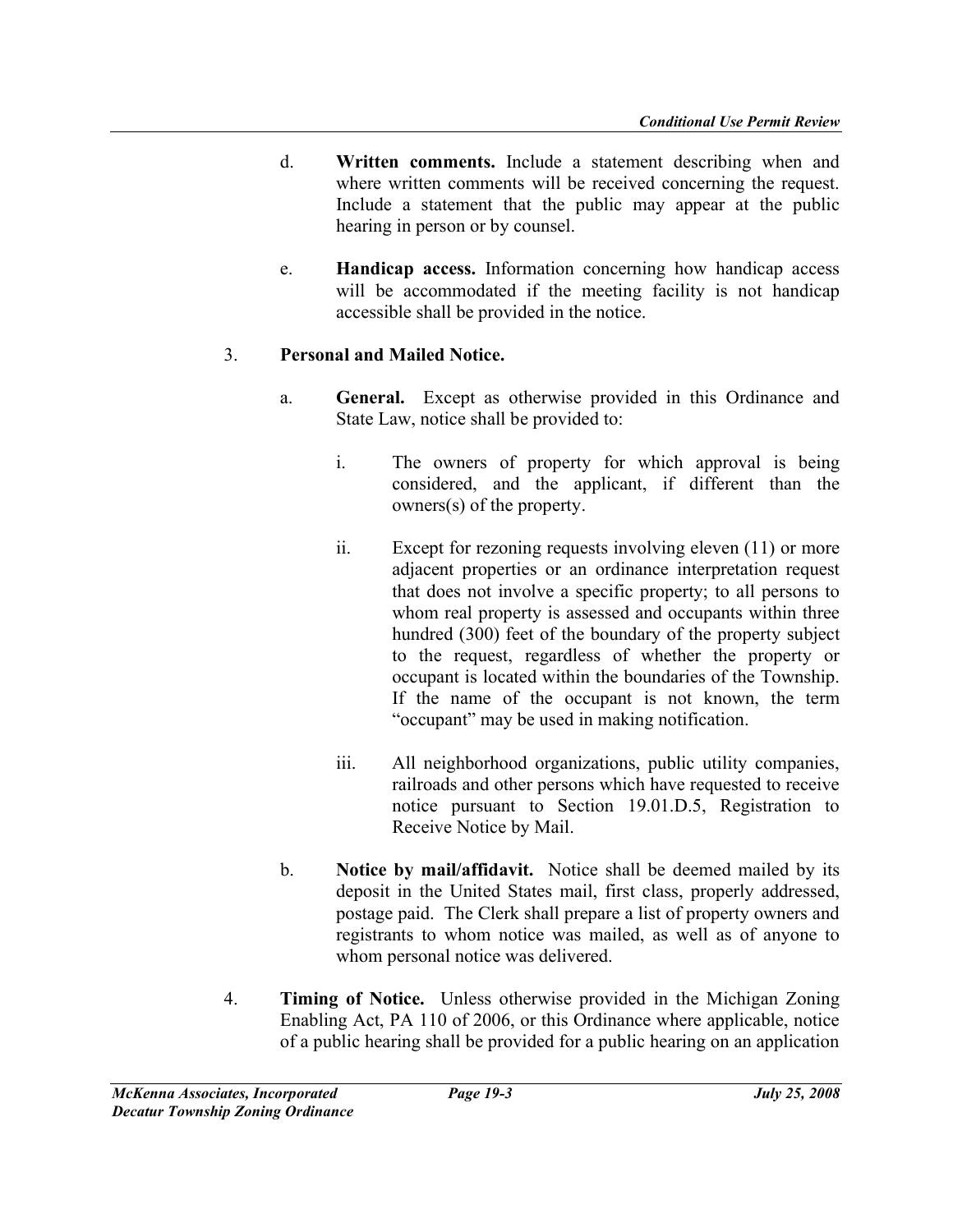for a rezoning, text amendment, conditional use, planned unit development, variance, appeal, or ordinance interpretation not less than fifteen (15) days before the date the application will be presented at a public hearing.

- 5. Registration to Receive Notice by Mail. Any neighborhood organization, public utility company, railroad, or any other person may register with the Clerk to receive written notice of all applications for development approval pursuant to Section 19.01.D.3, Personal and Mailed Notice, or written notice of all applications for development approval within the zoning district in which they are located.
	- a. The Clerk shall be responsible for providing this notification. Fees may be assessed for the provision of this notice, as established by the legislative body.
	- b. The requesting party must provide the Clerk information on an official form to ensure notification can be made. All registered persons must re-register annually to continue to receive notification pursuant to this Section.
- E. Impact Statement. For Conditional Uses, the Planning Commission may require the applicant prepare an Impact Assessment in accordance with the requirements in Section 13.03.E. Based on the results of the Impact Assessment, the Planning Commission may recommend and Township Board may approve a bond or escrow fee be required to ensure the restoration of the site upon completion of the proposed use to a condition where it may be feasibly used for one of the permitted uses in the subject zoning district.
- F. Planning Commission Recommendation. Following the public hearing, the Planning Commission shall review the application for the conditional land use permit, together with the public hearing findings and reports and recommendations of Township staff, consultants and other reviewing agencies. The Planning Commission shall make a recommendation to the Township Board to deny, approve, or approve with conditions, requests for conditional land use approval.
- G. Township Board Review and Approval. The Planning Commission shall forward their recommendation, the minutes and findings of the public hearing, and any reports and recommendations from the Township Staff and Consultants to the Township Board for their review. Within a reasonable time, the Board shall make a decision to deny, approve, or approve with conditions the conditional use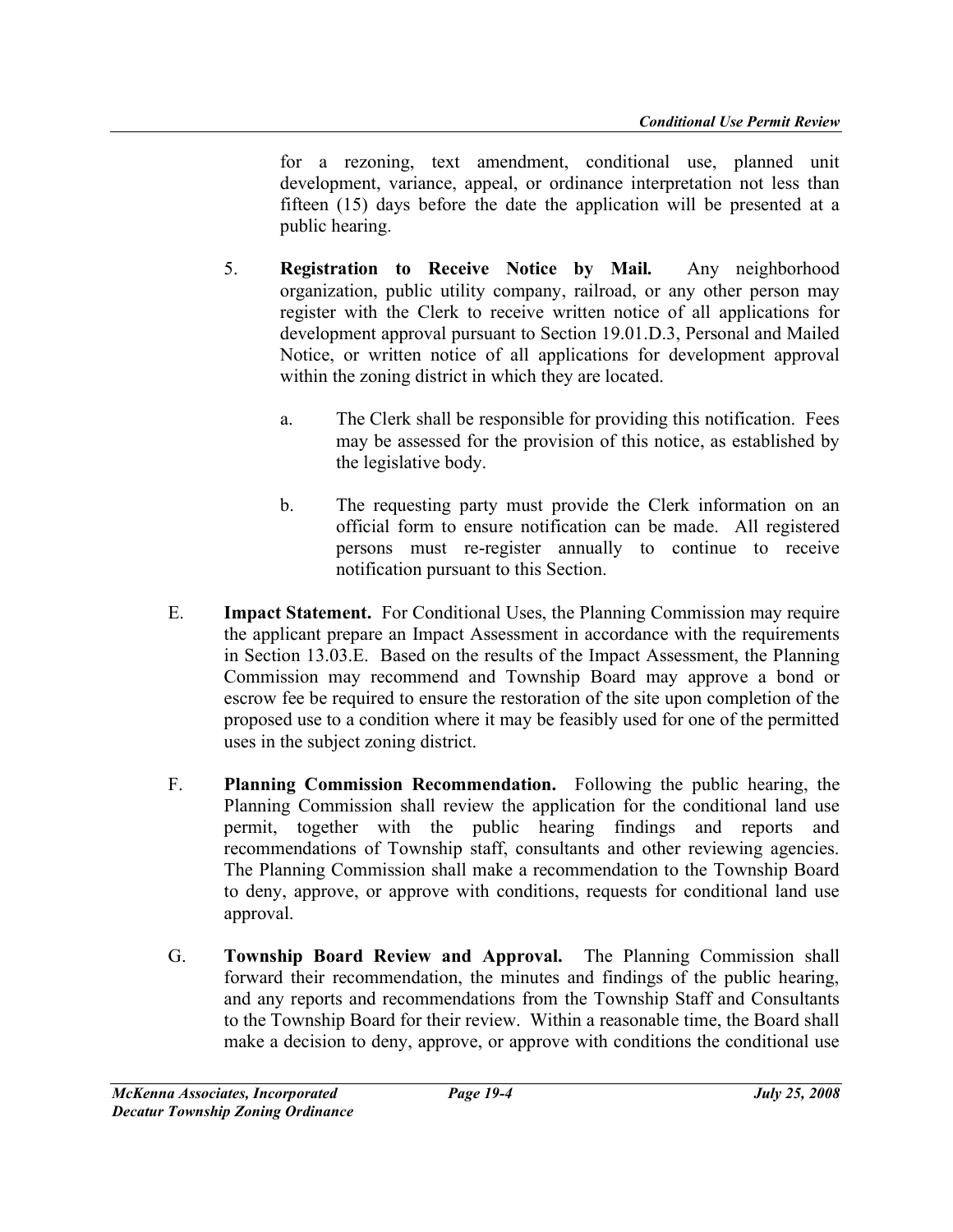permit. The review and decision shall be based upon the standards provided in Section G below. The decision shall include the findings of fact, conclusions, and any conditions attached to the approval, if applicable.

- H. Standards for Granting Conditional Use Approval. Approval of a conditional land use permit shall be based on the determination that the proposed use will comply with all requirements of this ordinance, including site plan review criteria set forth in Chapter 18.01. In addition, the following standards shall be met:
	- 1. The location, scale, and intensity of the proposed use shall be compatible with adjacent uses and zoning of land.
	- 2. The proposed use shall promote the use of land in a socially and economically desirable manner. The proposed use shall not adversely impact the social and economic well-being of those who will use the proposed land use or activity; residents, businesses, and landowners immediately adjacent; or the Township as a whole.
	- 3. The proposed conditional land use shall be compatible with and in accordance with the general principles and future land use configuration of the Township Master Plan and shall promote the intent and purpose of this Ordinance.
	- 4. The proposed use shall be designed, constructed, operated and maintained so as to assure long-term compatibility with surrounding land uses. Consideration shall be given to:
		- a. The size, placement, and materials of construction of the proposed use in relation to surrounding uses.
		- b. The location and screening of vehicular circulation and parking areas in relation to surrounding development.
		- c. The location and height of buildings; the location, nature and height of walls and fences; and the nature and extent of landscaping.
		- d. The location and screening of outdoor storage, outdoor activity or work areas, and mechanical equipment in relation to surrounding development.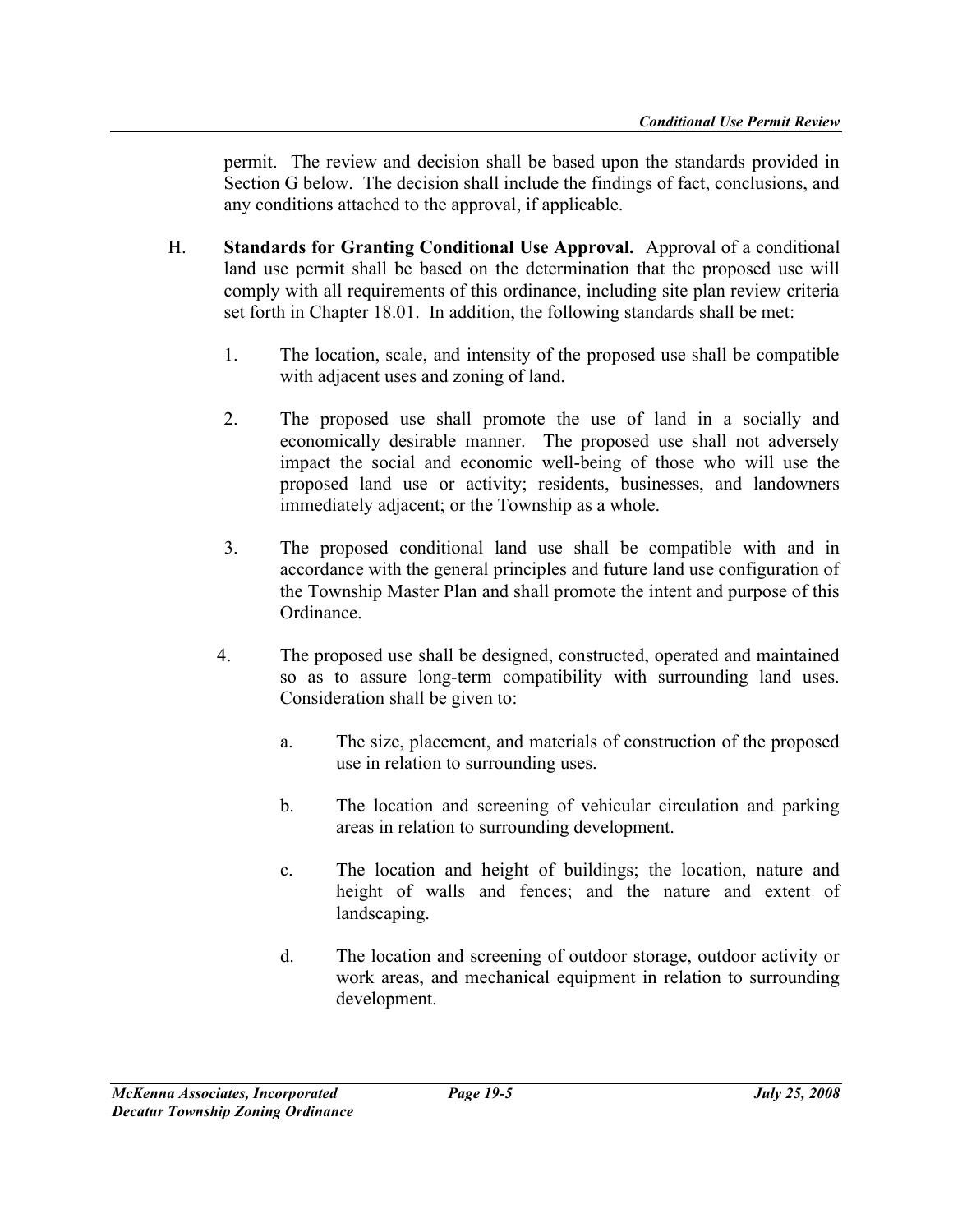- e. The hours of operation of the proposed use. Approval of a conditional land use may be conditioned upon operation within specified hours considered appropriate to ensure minimal impact on surrounding uses.
- 5. The location of the proposed conditional land use within the zoning district shall minimize the impact of the traffic generated by the proposed use. Consideration shall be given to the following:
	- a. Proximity and access to major thoroughfares.
	- b. Estimated traffic generated by the proposed use.
	- c. Proximity and relation to intersections.
	- d. Location of and access to off-street parking.
	- e. Required vehicular turning movements.
	- f. Provision for pedestrian traffic.
- 6. The proposed conditional land use shall be consistent with existing and future capabilities of public services and facilities affected by the proposed use.
- 7. The proposed use shall not involve any activities, processes, materials, equipment, or conditions of operation, and shall not be located or designed so as to be detrimental to public health, safety, and welfare. Site layout shall be such that operations will not be objectionable to nearby dwellings by reason of noise, fumes, glare or flashing lights.
- 8. The proposed use shall be compatible with the natural environment.
- I. Recording of Township Board Action. Each action taken with reference to a conditional land use proposal shall be duly recorded in the minutes of the Township Board. The minutes shall record the findings of fact relative to each conditional land use proposal, the grounds for action taken, and any conditions imposed in conjunction with approval. All records of proceedings shall be kept on file in the Clerk's office and made available to the public after publication.
- J. Effective Duration of Conditional Use Approval. Conditional use approvals shall run with the owner/operator granted permission and may be issued for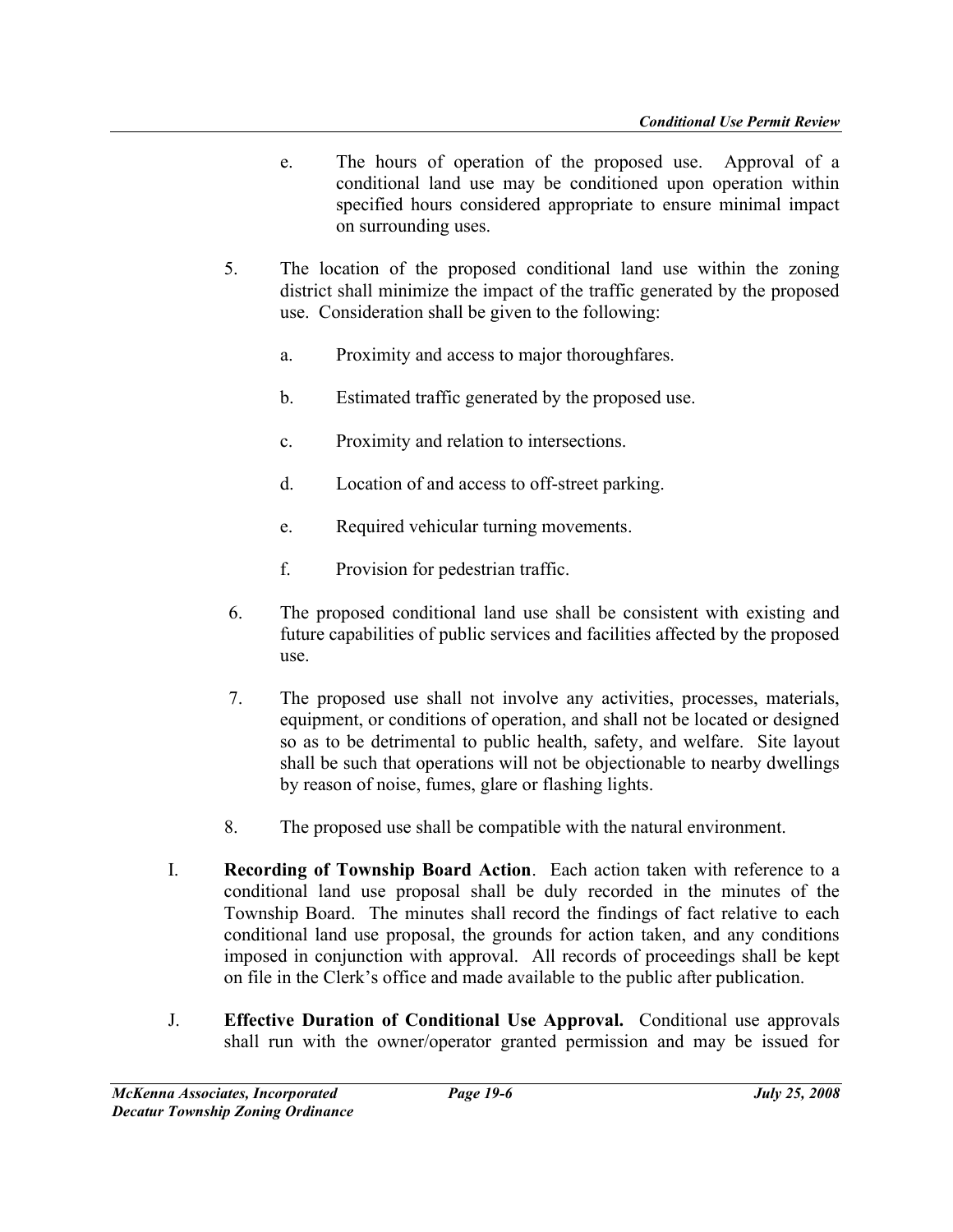specified periods based upon the impacts of the proposed use to surrounding property. The sale, transfer or conveyance of the property on which the conditional land use is located shall nullify the conditional use approval. Any new proposed owner or operator shall be required to submit an application for a conditional use permit and be recommended by the Planning Commission and approved by the Township Board for a new conditional use permit in order to continue said operation or activity.

- K. Amendments to Conditional Land Uses. When an application is received to expand or change the use, traffic pattern, or other elements of a conditional land use, the application shall be subject to the same procedures followed for an original conditional approval of land use. The denial of an application to amend an existing Conditional Use Permit shall not nullify or cause to prohibit the applicant from continuing to operate in compliance/conformance within the specifications of the original (existing) Conditional Use Permit approval.
- L. Revocation of Conditional Land Use Approval. Approval of a conditional land use permit and site plan may be revoked by the Township Board if construction is not in conformance with the approved plans. In such a case, the Zoning Administrator shall place the conditional land use on the agenda of the Township Board for consideration, and give written notice to the applicant at least five (5) days prior to the meeting. The applicant shall be given the opportunity to present information to the Township Board and answer questions. The Township Board may revoke approval if it finds that a violation exists and has not been remedied prior to the hearing.

## SECTION 19.02 PERFORMANCE GUARANTEES

- A. Purpose. To insure compliance with the provisions of this Ordinance and any conditions imposed hereunder, the Planning Commission or Zoning Board of Appeals may require that a performance guarantee be deposited with the Township to insure the faithful completion of improvements, in accordance with the provisions of the Michigan Zoning Enabling Act, Public Act 110 of 2006, as amended. Improvements for which the Township may require a performance guarantee include, but are not limited to, landscaping, berms, walls, lighting, surfacing of drives, parking, and acceleration/deceleration lanes, traffic control devices, sewer or water line expansion, storm water retention areas and land reclamation activities.
- B. Scope of Requirement. The performance guarantee can apply only to those specific features and actions which the Planning Commission or Zoning Board of Appeals considers necessary to protect natural resources or the health, safety, or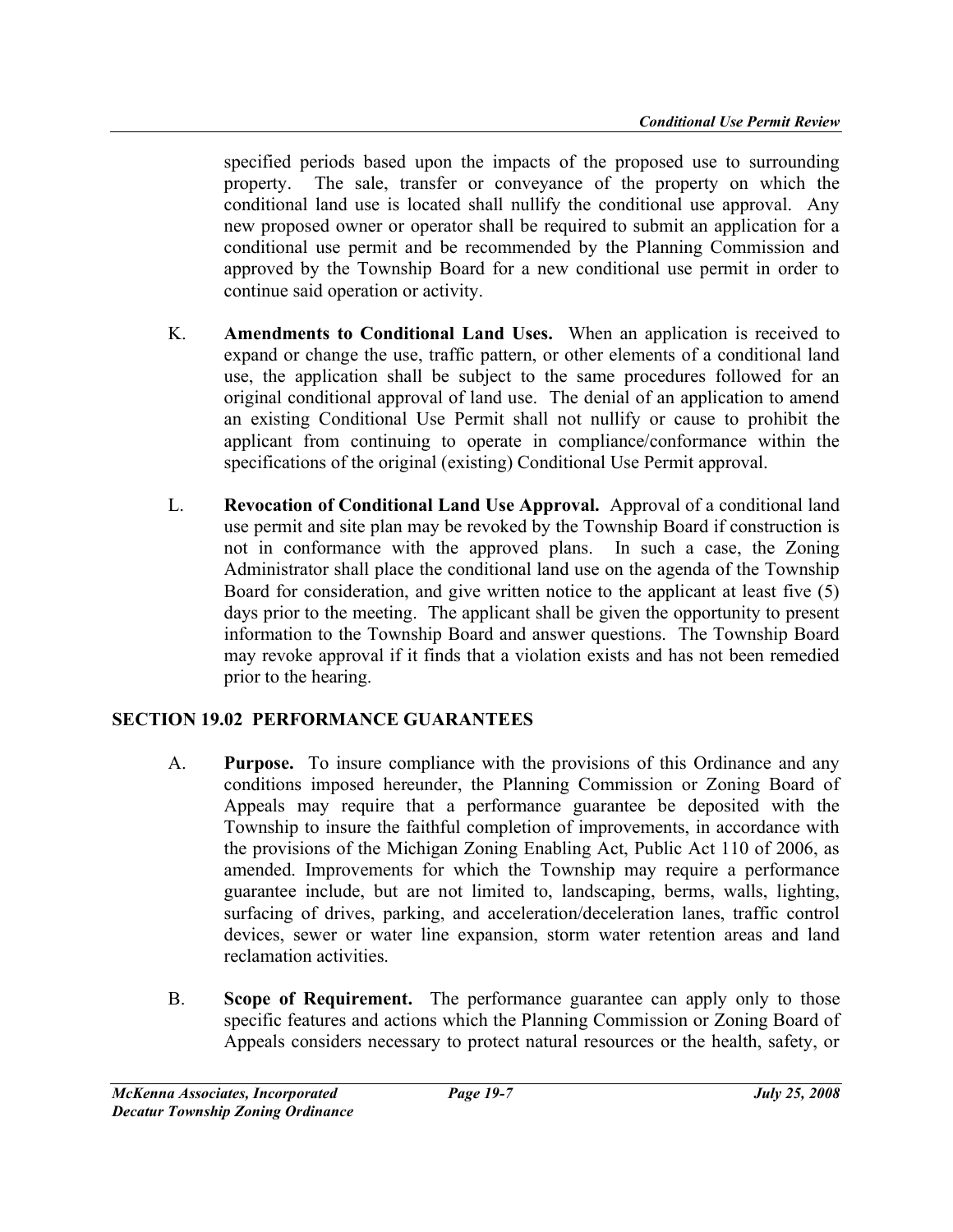welfare of residents, project users, or the general public. A performance guarantee may not be required for the entire project. The guarantee is limited to those project components specifically designated by the Planning Commission or Zoning Board of Appeals.

- C. General Requirements. A performance guarantee shall be required by the Planning Commission on the applicable portion(s) of a site plan under any of the following circumstances:
	- 1. To meet the costs of improvements required to be made by the applicant to public facilities owned by the Township as a condition of site plan approval.
	- 2. To ensure the completion of the common elements of site plan affecting two or more parties.
	- 3. To ensure the completion of those portions of a site plan which will not be completed by the applicant prior to a request for occupancy.

 The Planning Commission may require a performance guarantee on any other specific improvement when determined by resolution that the guarantee is necessary to protect the natural resources of the Township or the health, safety, or welfare of residents, project users, or the general public.

## D. General Conditions:

- 1. The performance guarantee shall be submitted at the time of issuance of the permit authorizing the activity or project. No building permit or related Township permit shall be issued unless the Zoning Administrator is satisfied that the guarantee is in full compliance with this Article.
- 2. The performance guarantee shall be in the form of:
	- a. A cash deposit or deposit by certified check drawn on a bank authorized to do business in the State of Michigan, or
	- b. An irrevocable letter of credit issued on behalf of the Township by a bank authorized to do business in the State of Michigan, or
	- c. A surety bond in a form and manner acceptable to the Township Attorney. The costs of the review of a surety bond by the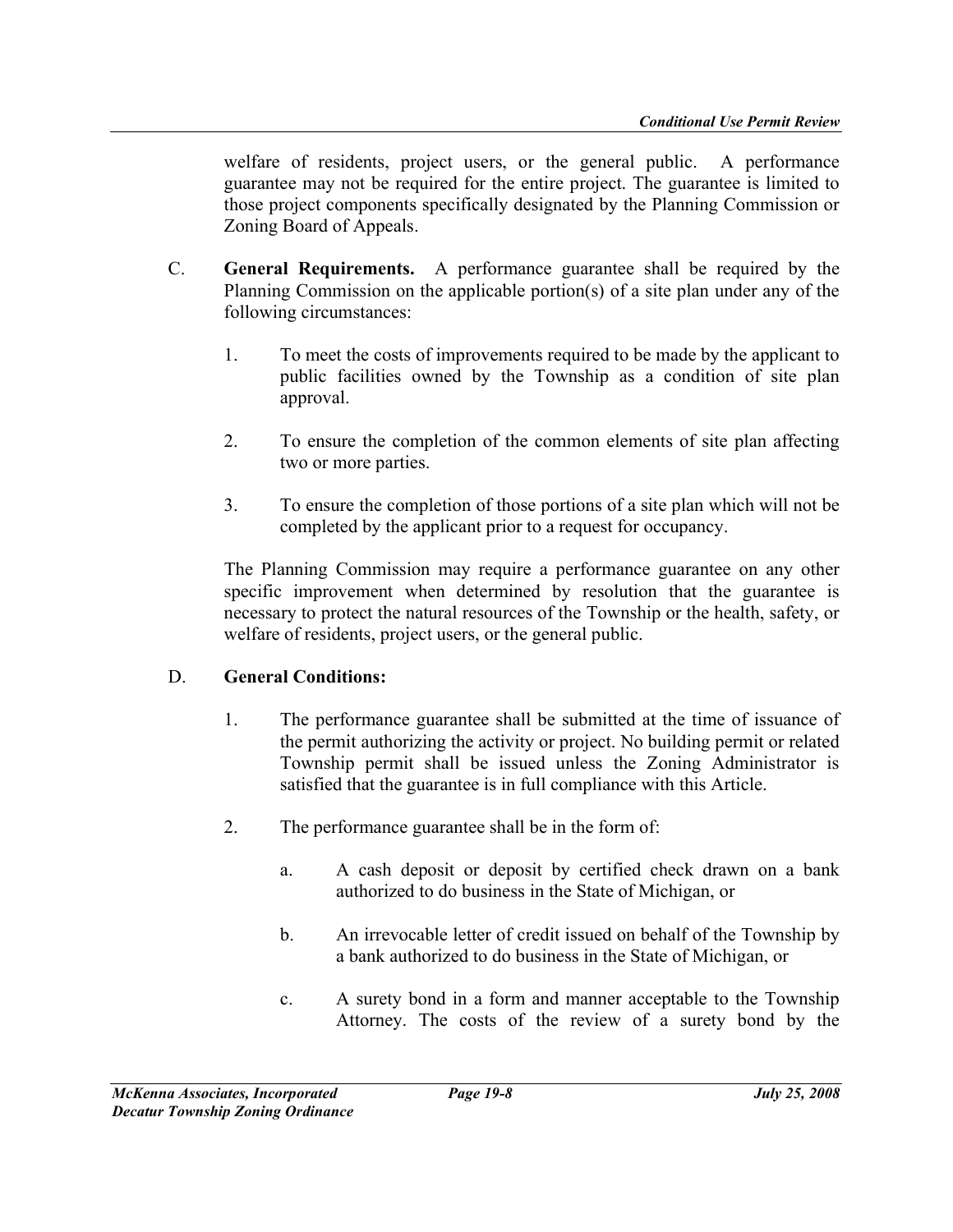Township Attorney shall be paid by the applicant as part of the issuance of a permit.

- 3. The amount of the performance guarantee shall be sufficient to cover the estimated cost of the improvements associated with a project for which site plan approval or zoning variance has been obtained. Accordingly, the applicant shall provide an itemized listing of estimated costs and a proposed time schedule to complete all of the improvements determined to require a performance guarantee. The Zoning Administrator shall review the submitted costs for reasonableness and shall determine an accurate amount for the performance guarantee. In determining the amount, the Zoning Administrator may consider signed contracts or sub-contracts supplied by the applicant or the Zoning Administrator may secure or require that the applicant secure a sealed statement from a licensed architect or engineer verifying the estimates.
- 4. Cash funds or a certified check made payable to the Township shall be deposited by the Township into an account in a financial institution with which the Township regularly conducts business.
- 5. In the case of a guarantee exceeding \$2000, and by request of the applicant, the guarantee may be released to the applicant in an amount proportional to the work completed on various elements, provided that a minimum of ten percent (10%) shall be retained on each element until the satisfactory completion of the entire project. The amount of work completed shall be based upon an inspection and determination by the Zoning Administrator.
- 6. An amount not to exceed the actual cost of the installation of landscape materials may be retained by the Township for at least one (1) year following the installation of said materials to insure proper maintenance and, if necessary, replacement. This amount shall be released to the applicant upon certification by the Zoning Administrator that all landscape materials are being maintained in good condition.
- 7. The unexpended balance of a performance guarantee, including interest accrued, shall be returned to the applicant following inspections by the appropriate Township officials and a positive determination by the Zoning Administrator that the required improvements have been satisfactorily completed and that all other requirements of this Chapter are met.